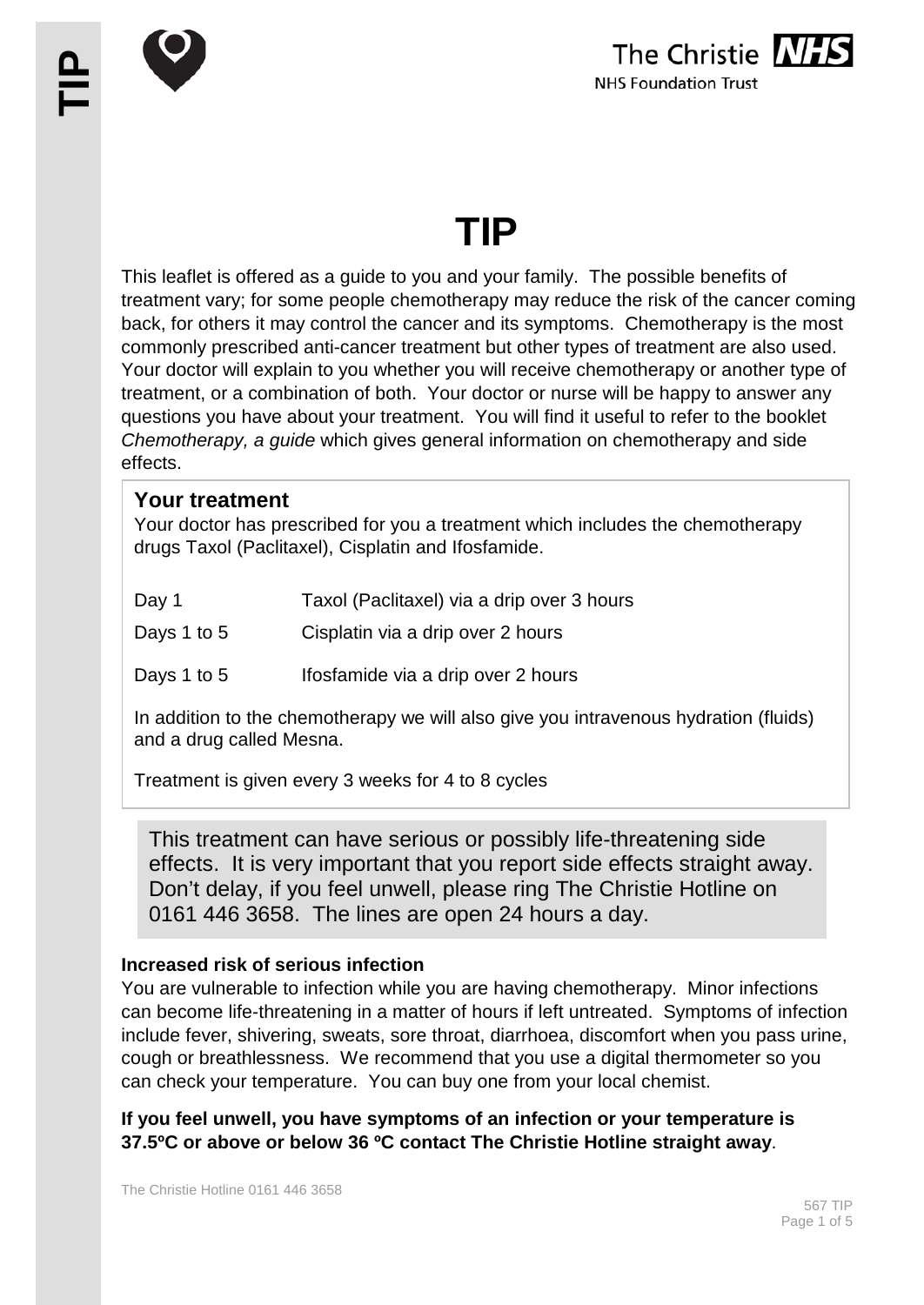# **Possible side effects**

Chemotherapy can cause many different side effects. Some are more likely to occur than others. Everyone is different and not everyone gets all the side effects. Most side effects are usually temporary, but in some rare cases they can be life-threatening. It is important to tell your hospital doctor or nurse about any side effects so they can be monitored and, where possible, treated.

# **Common side effects (more than 1 in 10)**

# • **Anaemia (low number of red blood cells)**

While having this treatment you may become anaemic. This may make you feel tired and breathless. Let your doctor or nurse know if these symptoms are a problem. You may need a blood transfusion.

#### • **Bruising or bleeding**

This treatment can reduce the production of platelets which help the blood clot. Let your doctor know if you have any unexplained bruising or bleeding, such as nosebleeds, bloodspots or rashes on the skin, and bleeding gums. You may need a platelet transfusion.

# • **Nausea and vomiting (sickness)**

The severity of this varies from person to person. Anti-sickness medication may be given along with your chemotherapy to prevent this. You may also be given antisickness tablets to take at home. If you continue to feel or be sick, contact your GP or this hospital, because your anti-sickness medication may need to be changed or increased.

#### • **Lethargy**

Some chemotherapy may make you feel tired and lacking in energy. It can be frustrating when you feel unable to cope with routine tasks. If you do feel tired, take rest and get help with household chores. If necessary, take time off work. Gentle exercise such as walking can be beneficial.

#### • **Tinnitus**

You may develop tinnitus (ringing in the ears), this sensation should subside when your treatment finishes. High frequency hearing loss can also occur with this chemotherapy, this may be permanent.

#### • **Hair loss**

Some hair loss may occur during treatment. It is advisable to avoid perms, colours, use of hot brushes and vigorous, frequent washing that could increase hair loss. Please remember that this is a temporary side effect and your hair will grow back when your treatment is completed. If you would like an appointment with the wig service, this can be arranged for you. Ask the staff for a copy of the *Wig Fitting Service* leaflet.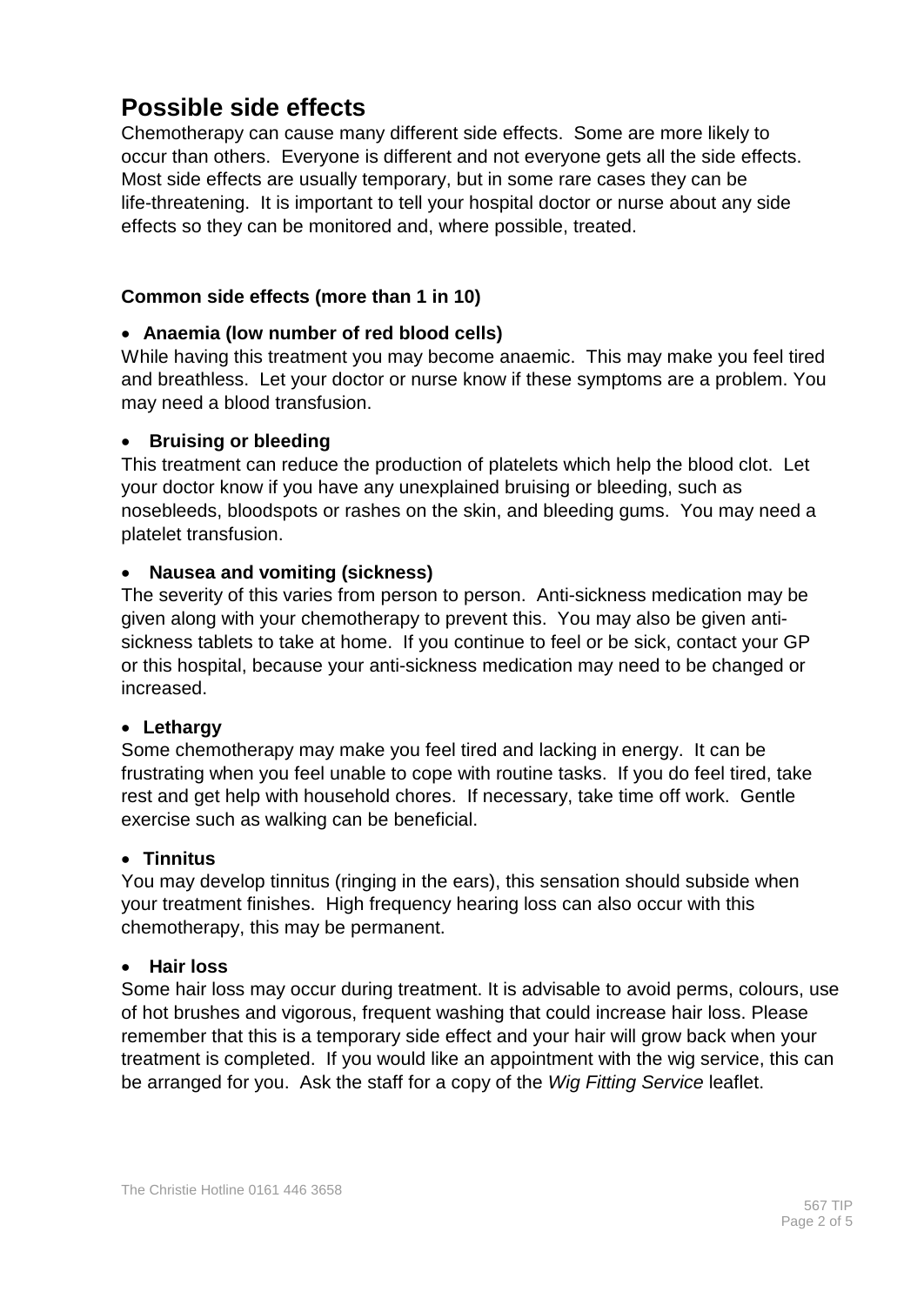# • **Constipation**

It is common to become constipated. Try to drink plenty of fluids and eat foods high in fibre. Tell your doctor who may prescribe a suitable laxative.

# • **Diarrhoea**

If this becomes a problem while you are having treatment, anti-diarrhoea tablets can be prescribed by your GP for a temporary period until this is resolved. If the problem persists contact this hospital. Ask the staff for a copy of *Eating: Help yourself* which has some useful ideas about diet when you are having treatment. **If you develop severe diarrhoea it is important to contact The Christie Hotline straightaway as this may be a sign of a serious infection. Don't delay!**

# • **Sore mouth**

Your mouth may become sore or dry, or you may notice small mouth ulcers during this treatment. Drinking plenty of fluids and cleaning your teeth regularly and gently with a soft toothbrush can help to reduce the risk of this happening. We can prescribe a mouthwash for you to use during treatment. You can dilute this with water if your mouth is sore. Ask your doctor or nurse for further advice. There is also general mouth care information in the chemotherapy booklet. If you continue to have a sore mouth, please contact The Christie Hotline.

# • **Tingling & numbness in the fingers or toes**

This is only usually mild and temporary. However, on rare occasions it may be permanent. Please report these symptoms to your nurse or doctor on your next hospital visit**.**

#### • **Muscle pains**

Sometimes you may experience pain in the muscles in your legs. A simple painkiller will help. Ask your doctor for advice on this.

# **Uncommon side effects (less than 1 in 10)**

#### • **Allergic reaction**

Signs of an allergic reaction include skin rashes and itching, a high temperature, shivering, redness of the face, a feeling of dizziness, headache, breathlessness, anxiety, and a desire to pass urine. You will be monitored for any sign of an allergic reaction during treatment. It is important to tell your nurse or doctor if you have any of these signs.

#### • **Low blood presssure**

Your blood pressure will be checked during your treatment. Let the doctor know if you feel faint or dizzy.

#### • **Changes in heart rate**

Paclitaxel (Taxol) can sometimes cause a temporary slowing of the heart rate known as bradycardia. This usually does not cause any harm.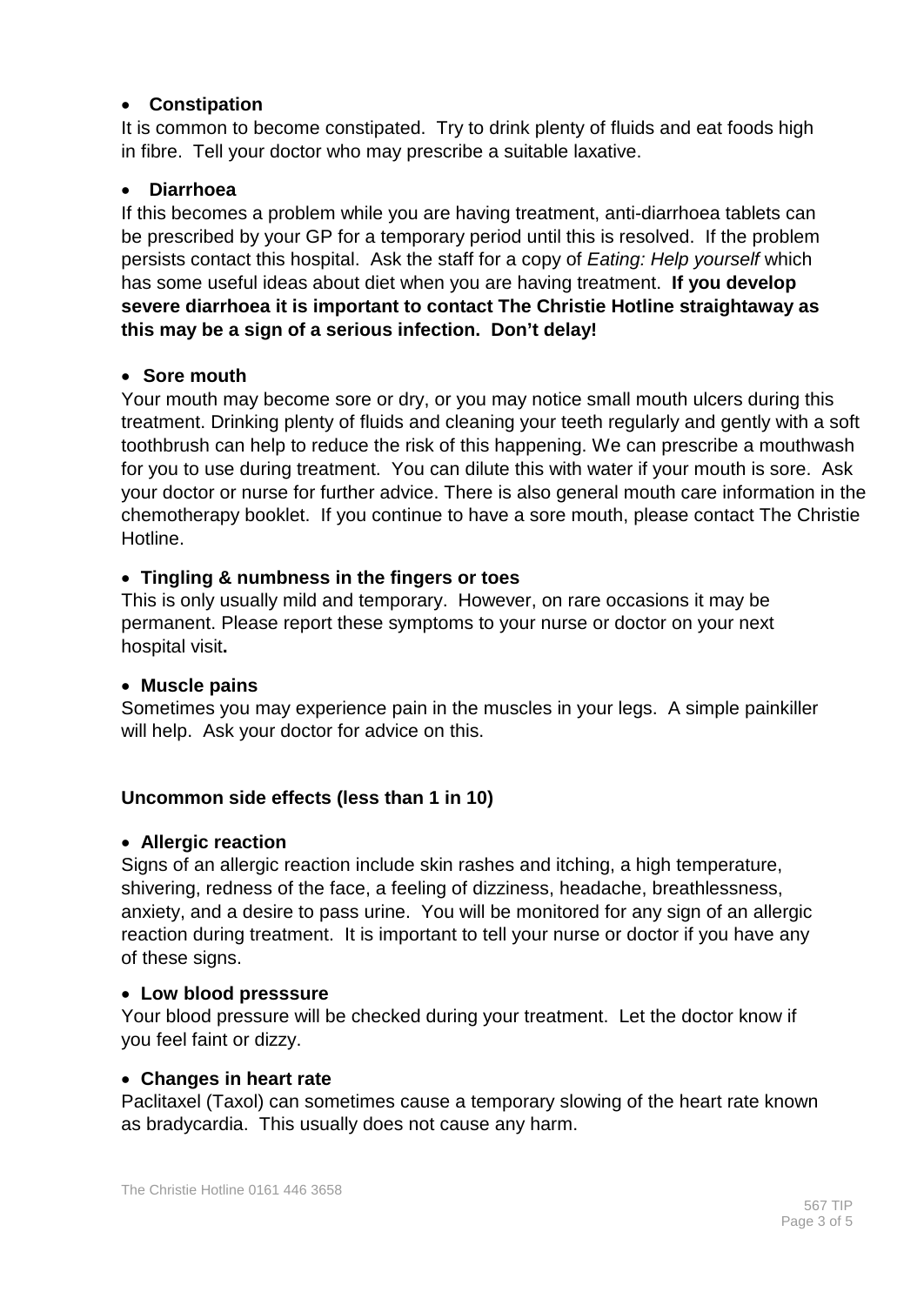# • **Liver function**

Your liver may be temporarily affected. Paclitaxel (Taxol) may cause changes in the way that your liver works. Your liver will return to normal when the treatment is finished. This is very unlikely to cause you any harm, but your doctor will monitor this carefully. Samples of your blood will be taken from time to time to check your liver is working properly.

#### • **Bladder irritation**

Ifosfamide can cause a burning sensation on passing urine. This is caused by irritation of the bladder walls by the chemotherapy leaving the body. You will be given a drug called Mesna with your chemotherapy which you should prevent this side effect, but if you do have a burning sensation on passing urine, please let us know.

# **Rare side effects (less than 1 in 100)**

#### • **Irritation to the brain**

Ifosfamide can cause irritation to the brain. You may notice vivid dreams while you are on the drip (while the chemotherapy is actually being given). Sometimes people get very drowsy and sleepy or may have visual hallucinations. Please tell the nurse if you begin to feel any of these symptoms. These symptoms usually quickly go away if the drip is stopped and there are not any permanent effects. However, rarely, Ifosfamide can cause a loss of consciousness which can last for several days. Your doctor or nurse can give you more information about this.

#### • **Other medicines**

Some medicines can be harmful to take when you are having chemotherapy. Let your doctor know about any medications you are taking, including non-prescribed medicines such as complementary therapies and herbal remedies.

• **Extravasation** is when chemotherapy leaks outside the vein. If you develop redness, soreness or pain at the injection site **at any time** please let us know straight away.

# **Serious and potentially life threatening side effects**

In a small proportion of patients chemotherapy can result in very severe side effects which may rarely result in death. The team caring for you will discuss the risk of these side effects with you.

# **Sex, contraception & fertility**

**Protecting your partner and contraception:** We recommend that you or your partner use a condom during sexual intercourse while you are having the course of chemotherapy. Chemotherapy is dangerous to unborn babies and this will also protect you and your partner from any chemotherapy drugs that may be present in semen and in the vagina. If you suspect that you may be pregnant please tell your doctor immediately.